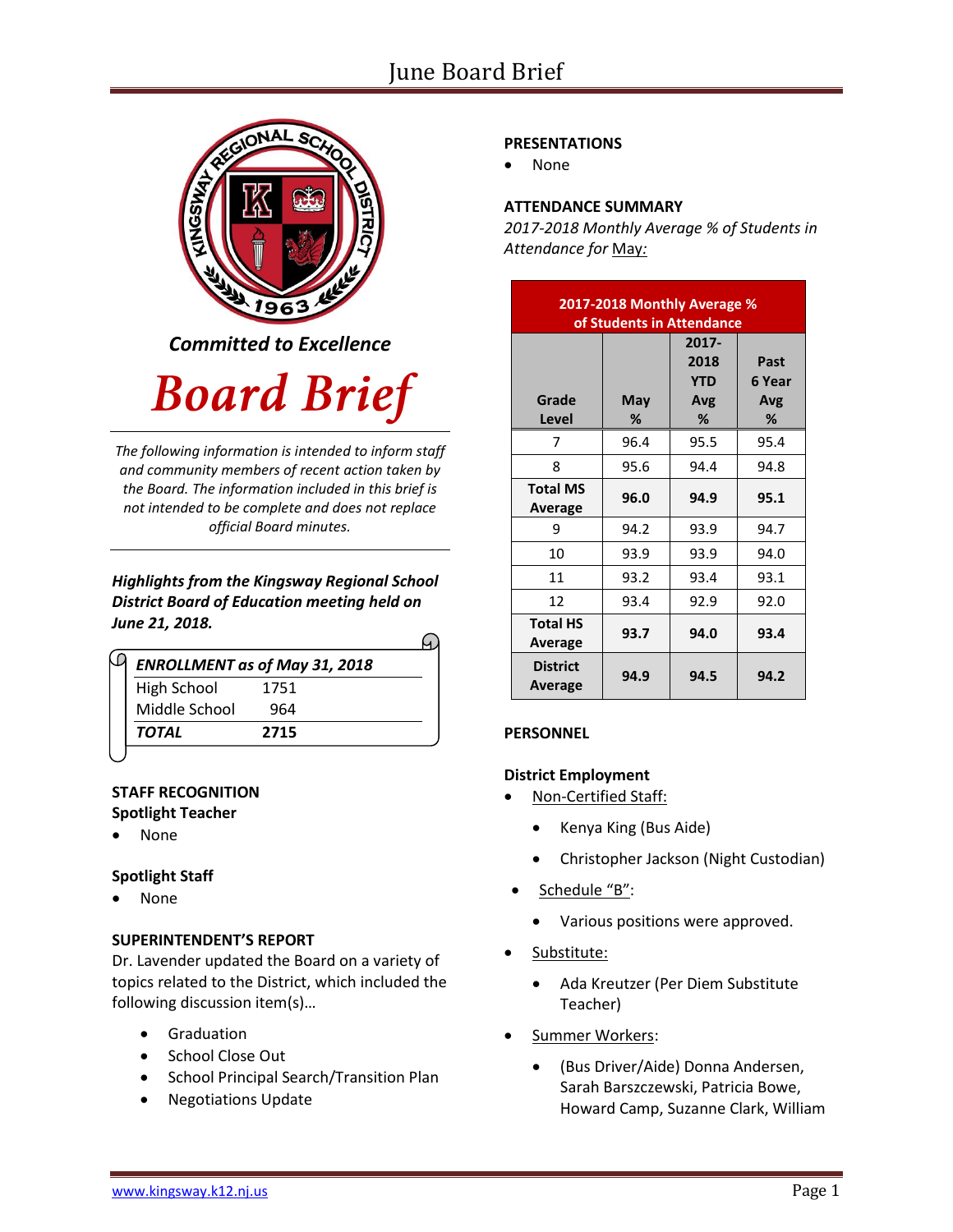Colon, Gertrude Dallett, Rita Fabritiis, Kim Fulton, Heather Hampton, Rudolph Inman, Nellie Martinez, Henry Olinsky, Susan Patti, Albert Porecca, Donna Selfridge, Paulette Slusarski, Jamie Smith and Michele Snyder

- (Aide) Halie Andersen, Joann Barbera and Sharon Foth
- (Student Worker Technology) Antonio Bene, Jarod Conroy and Robert Wiscount
- (Student Worker Maintenance & Grounds) Aneas McGruder, Eron Daniel, Mason Ogren and Anthony Cataldi
- (Substitute Paraprofessional) Jennifer Beckett
- Change of Status:
	- Fallon Milligan (SAC)
	- Marissa Whitten (English Teacher)
- Practicum:
	- Christina Ludlam (Barbara Neal 8/28/2018 to 12/3/2018 – Nursing)

### **High School Employment**

- Certified Staff:
	- Alexandra Taylor (Biology Teacher)
- Resignation:
	- Alaeida DeColli (Special Education Teacher)
	- Rebekah McGovern (English Teacher)
	- Rosemary Pagliarini (Secretary)
	- Rose Rossiter (LTS Secretary)
- Schedule "B":
	- Various positions were approved.
- Leaves of Absence:
	- Kristin Pepe (Art Teacher)
	- Marissa Whitten (English Teacher)

#### **Middle School Employment**

- Resignation:
	- Jordan Edwards (Science Teacher)
- Schedule "B":
	- Various positions were approved.

#### **FUNDRAISERS**

**None**

#### **FIELD TRIPS/ASSEMBLIES**

- **6/11/2018 and 6/12/2018 –** The 7th Grade traveled to the YMCA Camp Ockanickon.
- **7/16/2018 –** The BLA students will be traveling to the Escape the Room.
- **7/18/2018 –** The BLA students will be traveling to local businesses to job shadow.
- **7/11/2018 –** The ESY students will be traveling to Nifty Fifties.
- **7/18/2019-** The ESY students will be traveling to the Logan Acme.
- **7/19/2018 –** The BLA students will be traveling to Rowan University Innovative and Entrepreneurship Center.

### **RESEARCH PROJECT(S)**

None

#### **EMERGENCY DRILLS/CALLS**

| School/     | <b>Time</b>             | <b>Drill</b>      |
|-------------|-------------------------|-------------------|
| <b>Date</b> |                         |                   |
| <b>HS</b>   | Start: 12:18 PM         | Lockdown          |
| 05/17/2018  | Fnd: $12:24 \text{ PM}$ | Drill             |
| <b>HS</b>   | Start: 12:35 PM         | Fire Drill        |
| 05/30/2018  | End: 12:43 PM           |                   |
| <b>MS</b>   | Start: 09:30 AM         | Precautionary     |
| 05/03/2018  | Fnd: 09:55 AM           | Lock Down         |
|             |                         | Drill             |
| <b>MS</b>   | Start: 01:45 PM         | <b>Fire Drill</b> |
| 05/29/2018  | End: 01:52 PM           |                   |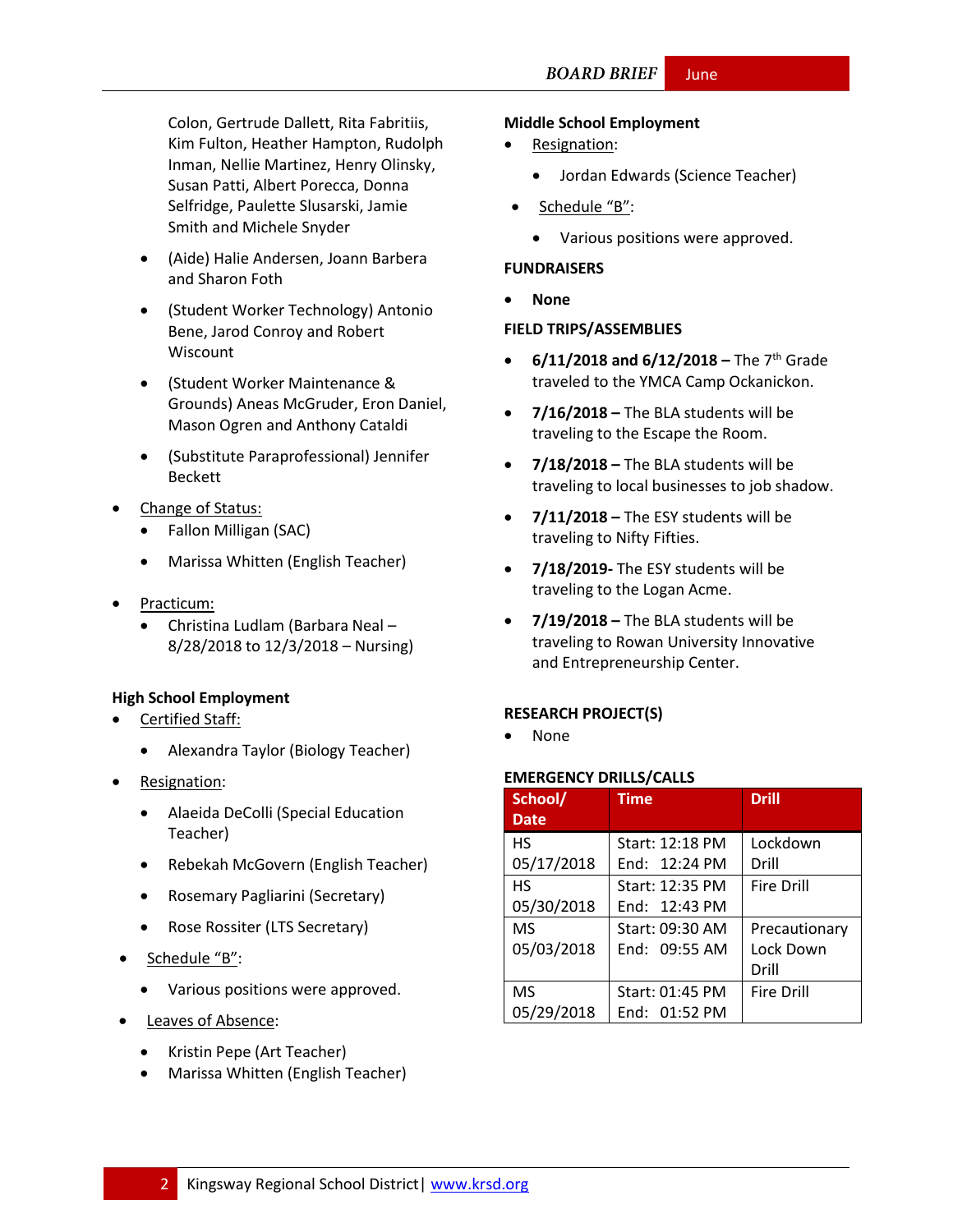#### **BOARD BRIEF** June

### **[POLICY](http://www.straussesmay.com/seportal/Public/DistrictPolicyTOC.aspx?id=f0cc945ef3894b8d9ad5f87d948ca425&PolicyID=)**

The Board recommended the following for **FIRST** reading for revisions and/or adoption.

- 5536 (Random Drug and Alcohol Testing)
- 1110 (Organizational Chart)
- 5701 (Plagiarism/Academic Integrity)

The Board recommended the following for **SECOND** reading for revisions and/or adoption.

None

### **PROGRAMS**

The Board approved the following programs:

 School Climate Transformation Project (SCTP)

# **AWARD(S) and SCHOLARSHIP(S)**

None

**OUT OF DISTRICT/TWILIGHT PLACEMENT**

**None**

### **BUSINESS, FACILITIES & FINANCE**

- **The Board approved the Board Secretary's Report and Bill List.**
- **Receipt and Acceptance of Student Activity and Athletic Account Financial Reports.** The Board accepts as filed the Middle School, High School and Athletic financial reports for the period ending May 31, 2018.
- **Donation.** The Board accepted a donation of the remaining balance in the Kingsway Regional High School Class of 2018 account as a class gift to the Kingsway Regional High School Class of 2019 to assist with the cost of the senior activities.
- **Job Descriptions.** The Board approved the following job descriptions:
	- Administrative Assistant to Personnel
	- Director of Athletics
	- Supervisor of Student Personnel Services
- **Adoption of Substitute Employment Rates.**  The Board approved the substitute employment rates for the period of June 22, 2018 through June 30, 2019.
- **NJSIG Indemnity and Trust Agreement.** The Board approved the membership in the New Jersey Schools Insurance Group Educational Risk & Insurance Consortium South Indemnity and Trust.
- **Capital Reserve Account Deposit.** The Board authorized the School Business Administrator to make a transfer of up to \$500,000.00 into its capital reserve account consistent with all applicable statutes and regulations.
- **Transportation Contracts.** The Board approved the Parental Contract for Student Transportation with Dorothy Baiocco-Shulman to Pilot School at a cost of \$32.36 per day and with Craig and Maria Blanda to YALE-Evans Elementary at a cost of \$39.56 per day for the 2018-2019 school year.
- **Transportation Jointures.** The Board approved the following transportation jointures with South Harrison Township School District for the enrichment program beginning July 1, 2018 through August 31, 2018.
- **Shared Service Agreements with South Harrison Elementary School District.** The Board authorized shared services agreement for services with the South Harrison Elementary School District for the period of July 1, 2018 through June 30, 2019.
- **Authorization to Utilize Competitive Contracting.** The Board authorized the use of competitive contracting to obtain proposals for the provision of substitute placement services for the 2018-2019 school year.
- **Schwartz, Edelstein Law Group/Weiner Law Group.** The Board approved that effective immediately the prior resolution